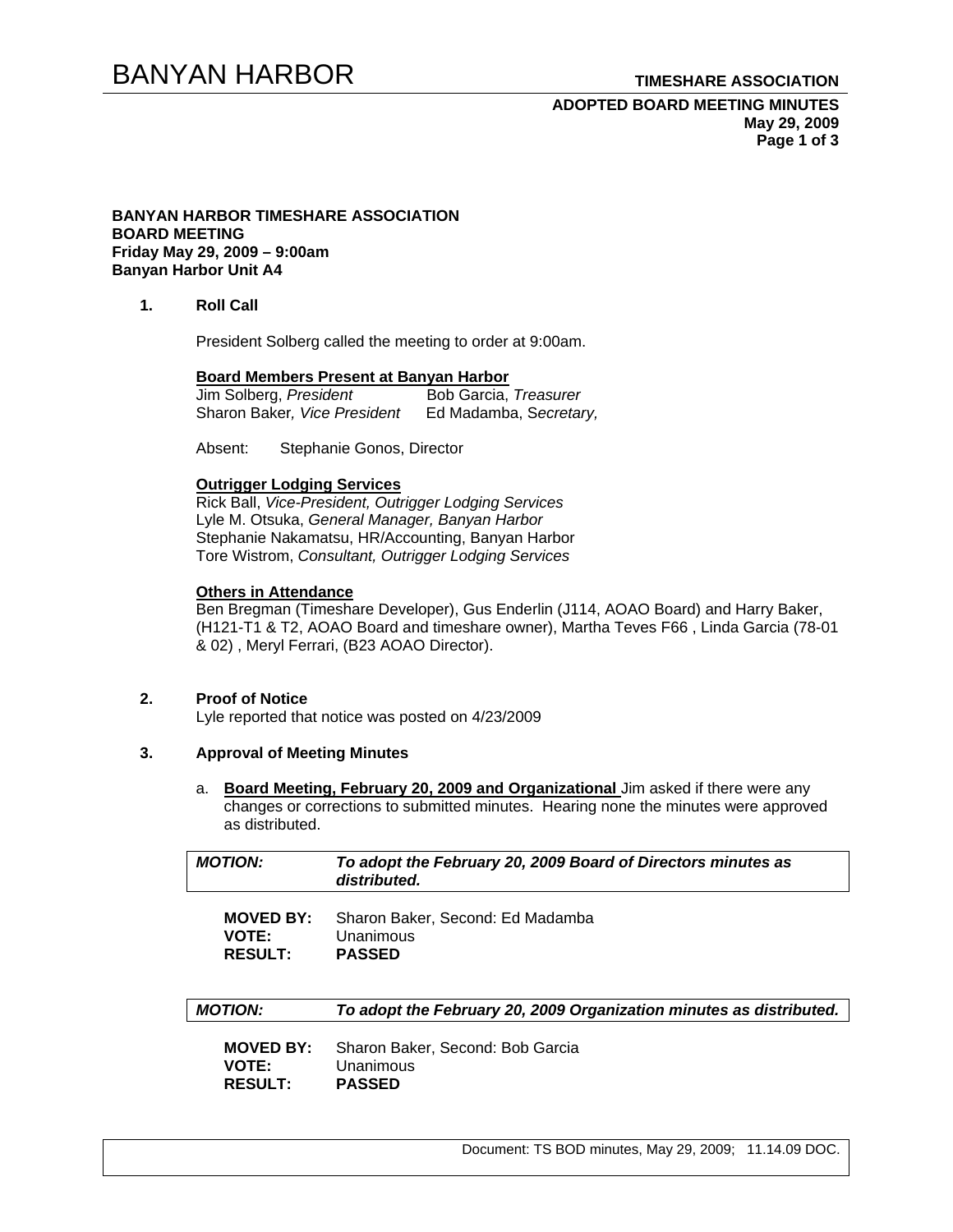#### **ADOPTED BOARD MEETING MINUTES May 29, 2009 Page 2 of 3**

#### **4. Management Reports**

- a. **Board President's Report** Jim asked everyone to keep PeterGono's (board member Stephanie's husband) in their thoughts; Jim also asked everyone to keep Drake in their thoughts as well. Jim thanked the resort staff and appreciates the consistent RCI guest comments.
- b. **Manager's Report** Lyle thanked the Board for their dedication to Banyan Harbor. He also thanked Rick Ball and Tore Wistrom for all of their assistance and support. Lyle also updated and thanked the board for sending a large basket of goodies to Drake Gampon during his hospital stay and thanked Rudy Notebo for stepping in during Drakes leave. Lyle acknowledged our great team of Banyan Harbor associates and submitted the following summarized report; Replaced as needed anti slip bath mats, Restock/ replace as needed dishware & glasses, Completed replacement of 40 timeshare water heaters (replaced shut off value and converted all pipes to copper), Also installed plastic drip pans, Replaced Dining room fixtures (3 units), Replacing lampshades as needed, Replaced 42" flat screen unit A5, Replaced dryer lint traps as needed, Replaced black out drapes A4, Replaced 1 refrigerators (3 left to replace), Replaced 2 front load washer controller boards, Purchased replacement stock linen for units, Repairing worn tubs and retiling shower enclosures (6 units/ 4 done). *Future projects:* implement new property management system (current system designer no longer supports current DOS based system); begin installation of 32" HD Flat screen televisions in master bedrooms; begin installation of new dressers for master bedroom 32" flat screen TV's; begin interior unit door replacement project; order & install queen mattresses; replace as needed AC's, refrigerators, microwaves, sofa beds; research solutions to noisy bathroom fan motors; complete curved shower rod installation.

#### **5. Financial Reports**

- a. **Financial –** Rick reviewed financial results through March 31, 2009, revenues were slightly unfavorable to budget primarily due to less late fee income collected. To date expenses favorable to budget by \$4,249 with electricity favorable to budget by \$13,937.
- b. **Reserve Study –** Rick recapped 2009, 5 year and 20 year projects (as presented in board packets). Discussions on property wireless project tabled to new business.
- c. **Collection –**Rick provided an overview of receivable status. We have experienced a slight increase in owner delinquencies due to the worsening economy. Further discussion ensued.
- d. **RCI Comment Cards** Jim reviewed the RCI comments with a few minor comments. Overall scores are very good.
- e. **Meeting dates for 2010** Jim presented revised 2010 calendar (due to scheduling conflicts) for board discussion. Discussion ensued and the following motion was made:

#### *MOTION: To revise the 2010 calendar board meetings to May 13, 2010 and September 9, 2010.*

**MOVED BY:** Sharon Baker, Second, Ed Madamba **VOTE:** Unanimous